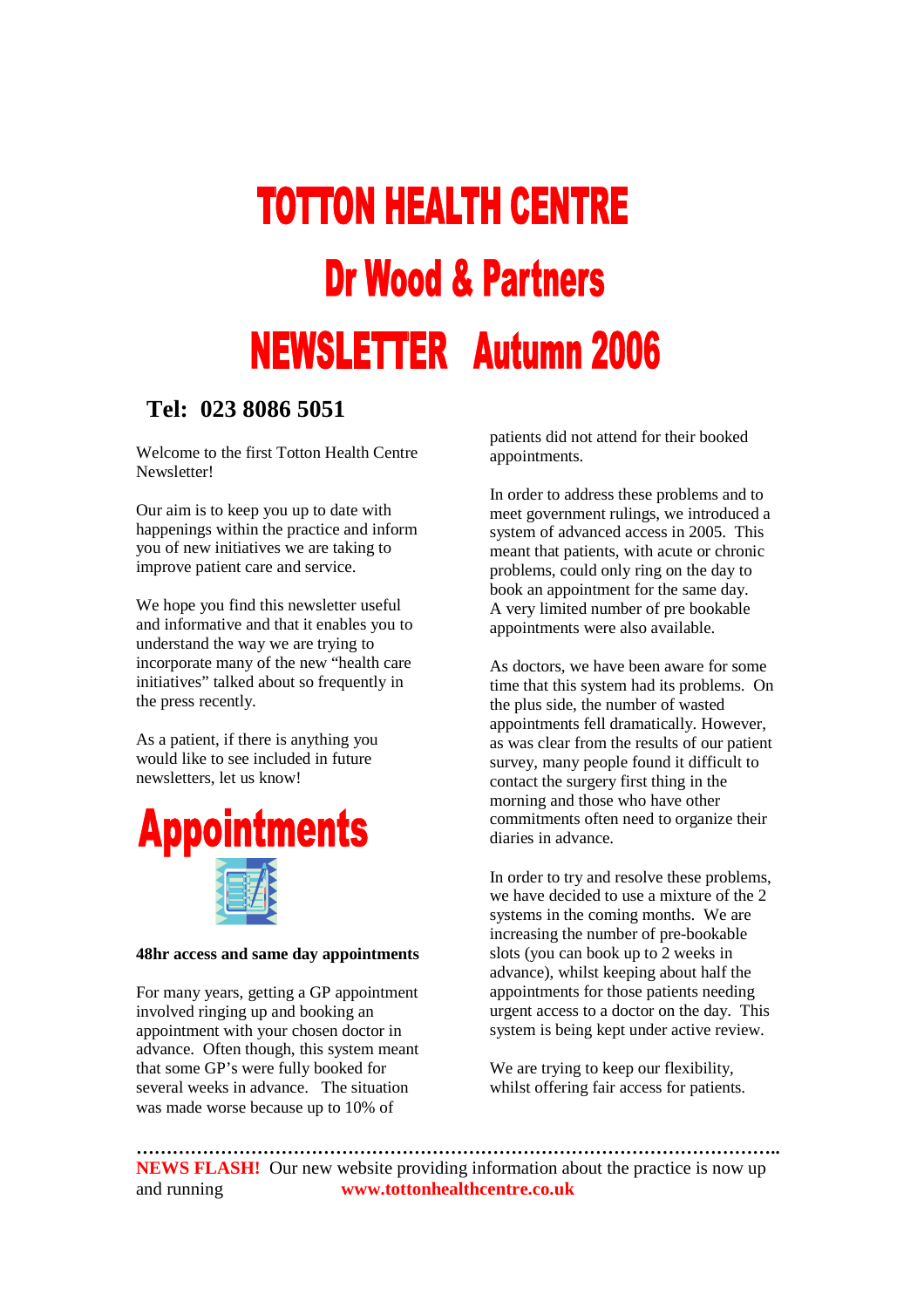### **Choice & Book**

The government has recently introduced a new system which allows choice to hospitals and other secondary care services.

The idea is that patients should have the choice where they would like to be referred.

In practice, this means that GP's are now being encouraged to use the **Choice and Book** system which gives you, the patient, a choice of certain 'providers' e.g. different hospitals/clinics.

These providers have been chosen by the Primary Care Trust, who have negotiated contracts with particular organisations.

What does this mean for you?

When your GP makes the decision to refer you for a specialist opinion, he/she can offer you the choice of providers and will discuss this with you at the time. Remember - we are offering you the choice!



If you have been smoking for over 20 years, it is possible to check how it has affected your lungs with a simple spirometry test with the practice nurse. The result of this test may be your incentive to book an appointment with Trudy, our in-house Quitters advisor for individual quitters support and advice.



# . Did you know



### **Telephone consultations**

It is possible to have a telephone consultation with the GP or practice nursing sister for advice. Many situations can be dealt with over the phone. e.g.

- Seasonal antihistamine requests for Hay- fever medication
- Symptoms of a urinary tract infection (cystitis)
- Flu symptoms
- Sore throat symptoms
- **Conjunctivitis**
- Uncertainty whether you need to see a doctor or not.
- Uncertainty whether a home visit is needed.
- Certification for situations already under review

Telephone consultations are more time efficient, in many situations, for both you and us.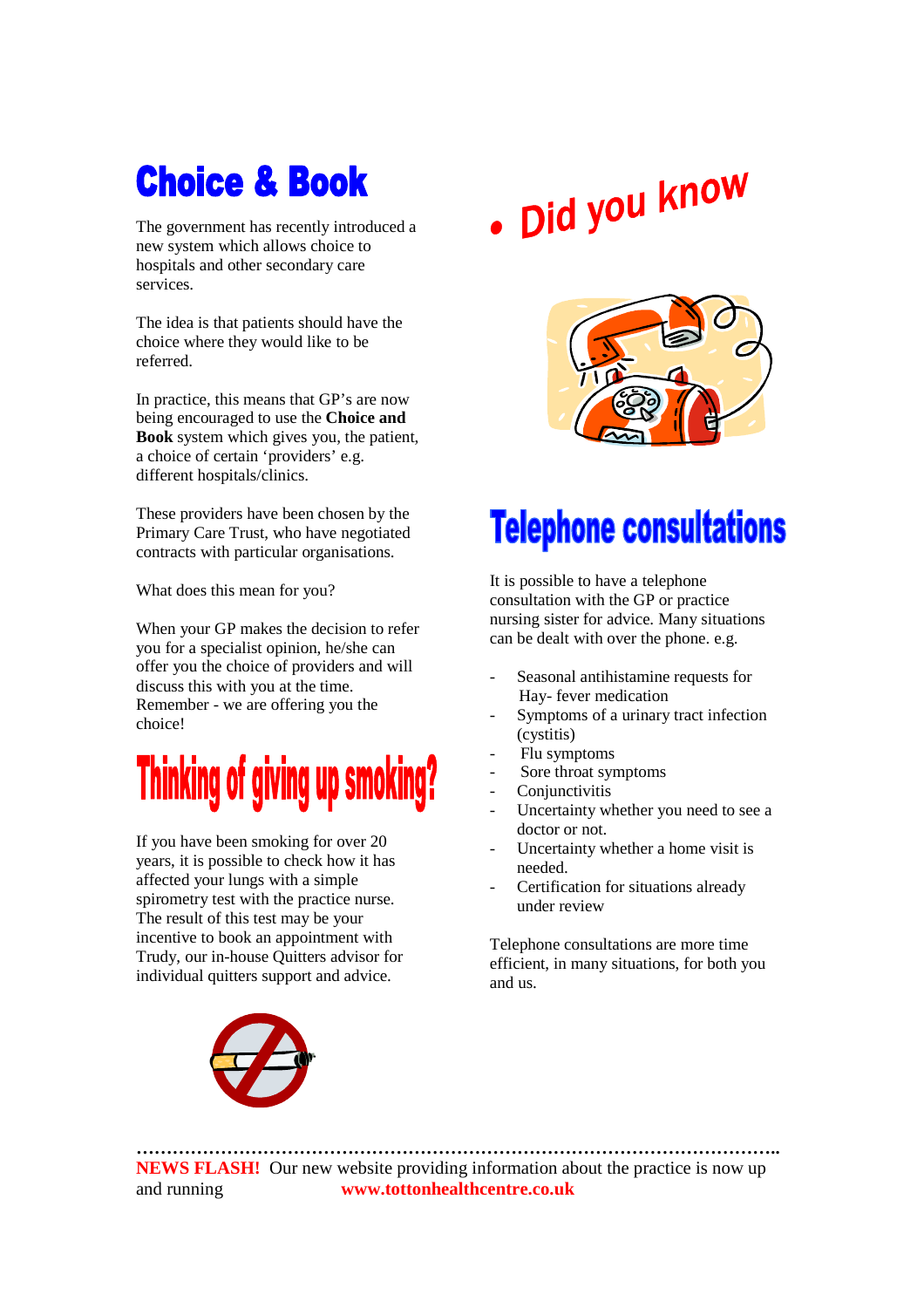



You can obtain travel advice and immunisation treatment from the surgery. Ring as soon as you book your trip with details of your destination, your length of stay and dates of travelling.

Immunisations can be given.

We are also a registered yellow fever centre.

### **Cervical smears**

Cervical smears are now routinely performed from age 25 years at 3 yearly intervals.

Above the age of 50 until 64 years, the time interval becomes 5 yearly.

These are performed to try and detect abnormalities that need monitoring over time and may need further treatment.

The aim of this screening programme is to prevent progression of these abnormalities to cervical cancer.

Please make an appointment for your smear when a reminder is sent.

### **Seasonal Health Tip**



- epidemics commonly happen in the winter months

- usual symptoms include fever , malaise, muscle aches, non-productive cough and dizziness

- complications occur more frequently in the elderly and in 'at risk' groups

4,000 people die each year from flu in the UK.

Flu is usually self limiting - paracetamol, fluids and rest are recommended . Avoidance of those who may be particularly vulnerable is also prudent.

Vaccination is the most effective way of preventing illness from influenza; this is best given in Oct/Nov and lasts for the duration of the winter.

At risk groups include >65yrs, those with asthma, chronic lung disease, heart disease and strokes, chronic renal disease and diabetic patients.

#### **FLU CLINICs – include Saturday mornings 14th and 21st October**

Book Now……….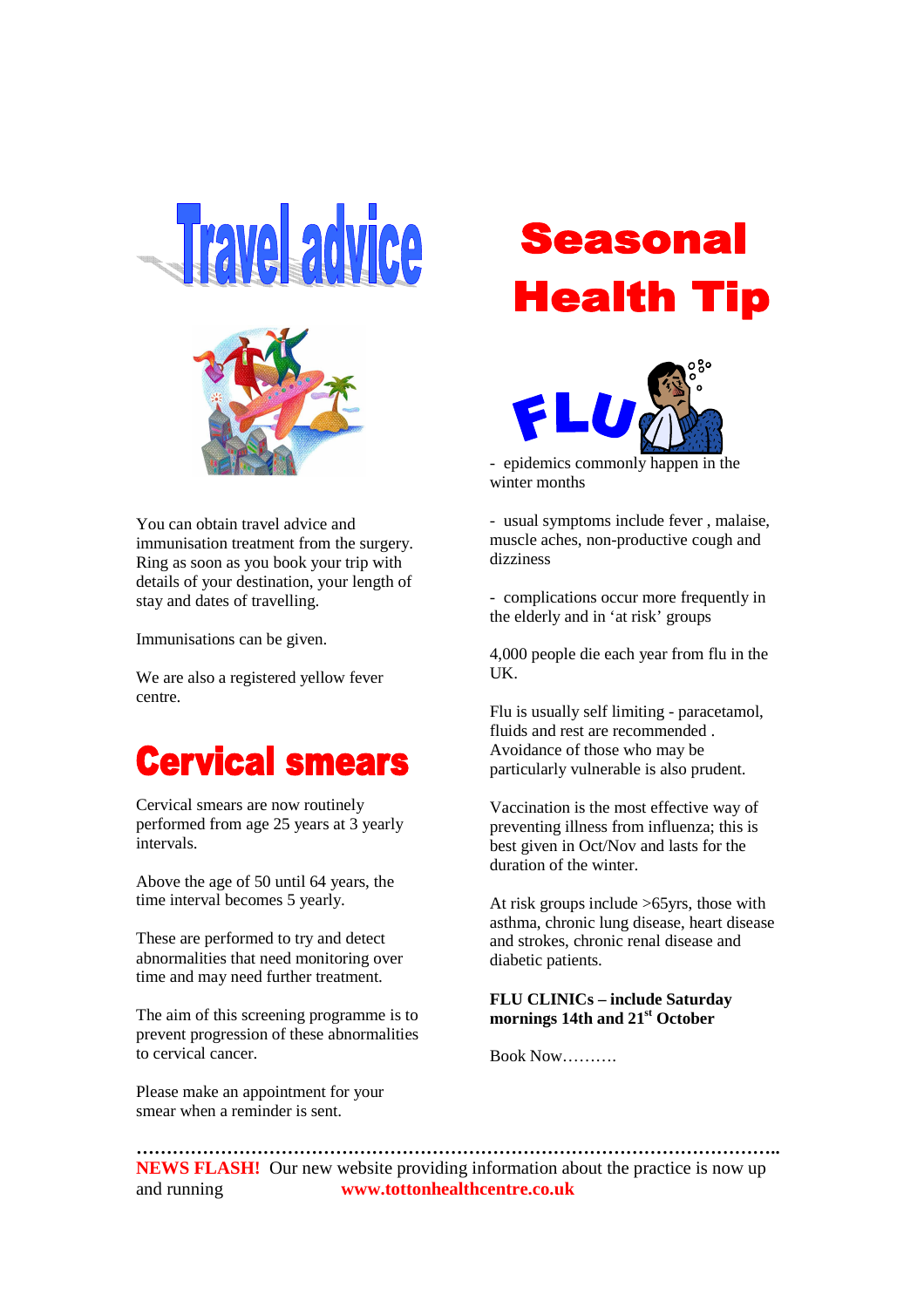



Strep. Pneumonia is a bacterial infection that can cause ear infections, sinus infections, meningitis and is the commonest cause of bacterial pneumonia after a bout of flu. It is particularly virulent in the very young and the elderly.

In the UK there are 5,000 cases of serious pneumococcal disease each year, with more than 50 children dying.

There is now a vaccine that can prevent these serious diseases which is given routinely in the surgery if you are over 65years old or you are in an "at risk' group of patients that make you more prone to this infection.

Risk groups include patients suffering from severe Asthma or other lung diseases, angina or heart disease, chronic renal disease, strokes, epilepsy and those who have had their spleen removed.

The immunisation is usually a one–off immunisation. It is not to be confused with the annual flu vaccination.

If you are over 65yrs or are in any of the "at risk" groups, please make an appointment with the nurse for your jab!

If you are unsure whether you have had the pneumovax immunisation, please ask. Nurse led clinics



 Did you know that the Practice nurses offer a range of different clinics?

- Do you need advice, support and encouragement about the healthy way to lose weight?

- Do you need help to stop smoking?

- Do you need your annual asthma or heart disease check-up? A letter from the surgery will remind you when it is due.

- Is your diabetes well controlled?

- Do you need your warfarin level monitored?

Yes? Then, please contact reception to make an appointment with one of our nurses.



At the health centre we offer contraceptive services ranging from the pill that you need to take on a daily basis, to longer acting contraceptives lasting up to 5 years such as the coil, the implant and the depo injection. Condoms are also available.

We are one of the few practices in the Southampton area who have several doctors trained to put in coils and Implanon.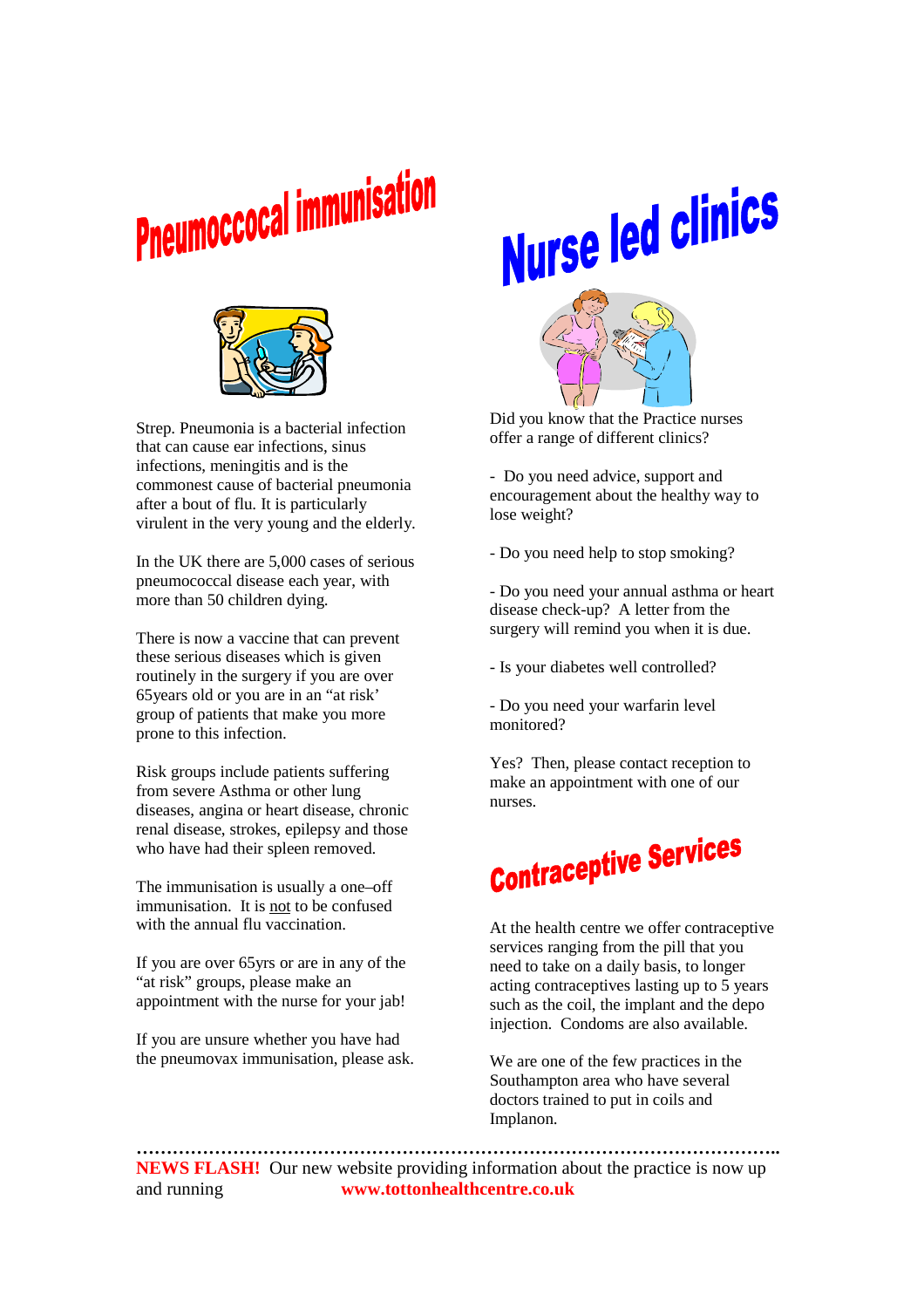### **Car Parking** at the Health Centre



Please note that the Health Centre car park is for staff permit holders only. In addition there are two clearly marked bays for blue badge holders.

Patients can "drop off" within the car park area, but no waiting is allowed.

Patients incorrectly using the car park will be asked to move.

Car parking is available in the two public car parks which are both within a short walking distance from the surgery.



We are open Monday to Friday between the hours of 8.30 a.m. and 6 p.m. (except Monday, when we are closed between 1 p.m. and 2 p.m. for staff training).

The surgery telephone number is: **023 8086 5051 .** 

Monday mornings are always busy, so please avoid ringing then if you have a routine problem that could wait for another day.

Please phone the surgery with any home visit requests before 12 noon. This enables the doctors working that day to allocate the visits appropriately. If you are unsure if a home visit is required, please speak to the reception staff who will advise you. Again, a telephone consultation may help us to decide what action is necessary.

Please phone for blood and other test results between 9.30 a.m. and 12.30 p.m. each day. The reception staff will know whether you need to speak to a nurse or doctor to explain the results further.

Prescription requests need to be submitted at least 48hrs before they are needed, so that the doctor who issues your medication can be sure that this script is appropriate and correct.

Remember we do try and accommodate your requests for advice, appointments and visits.

We have a very committed team of doctors, nurses, reception staff, IT support staff and secretarial staff. We liaise closely with the health visitors, district nurses, midwives and the community mental health team.

Our aim is to provide you with a full range of medical services. We hope this holistic approach provides a good service to you and your families.

**NEWS FLASH!** Our new website providing information about the practice is now up and running **www.tottonhealthcentre.co.uk** 

**……………………………………………………………………………………………..**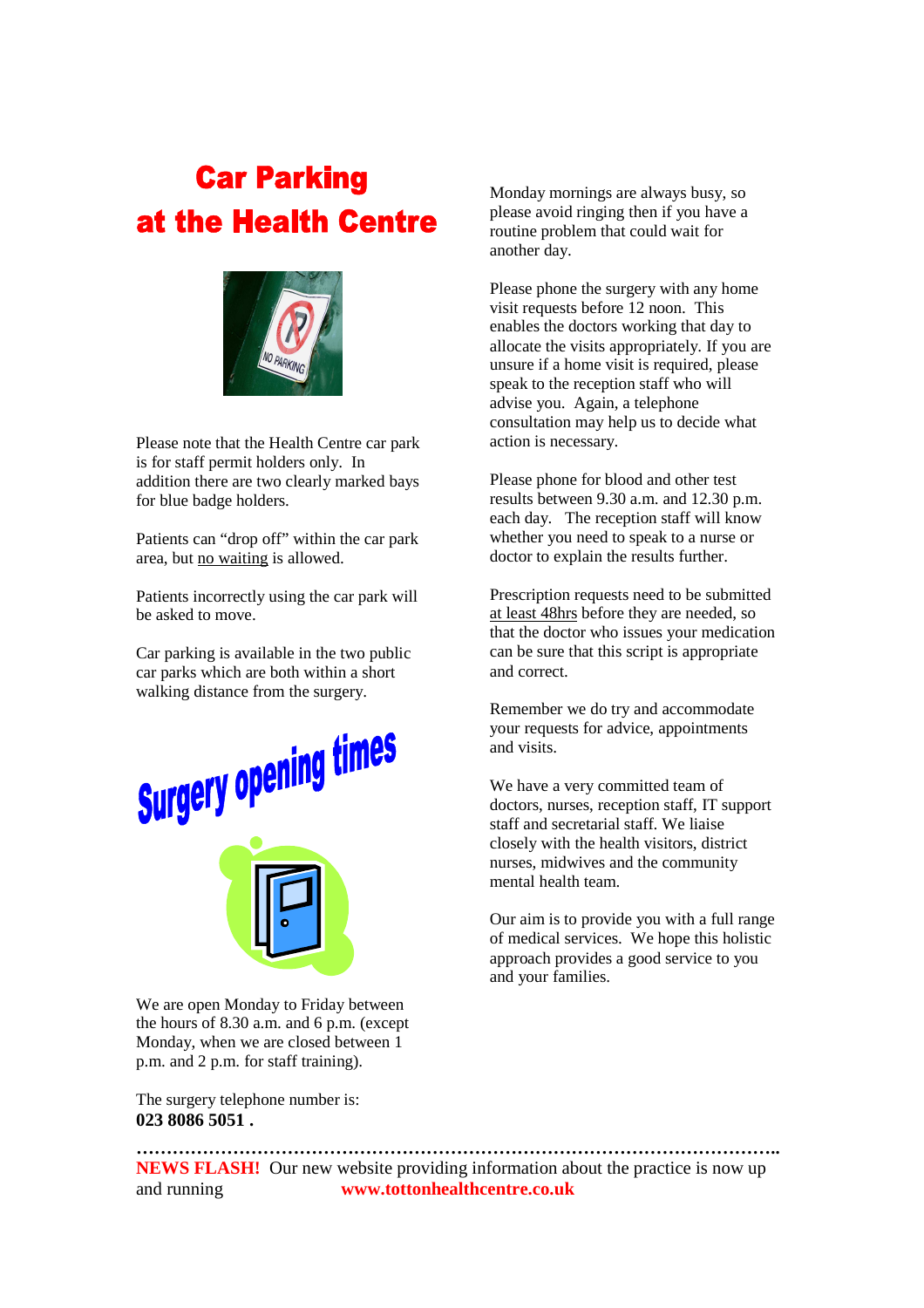

#### **PRIMARY CARE TREATMENT CENTRES (OUT OF HOURS SERVICE)**

An out of hours service is provided when the surgery is closed. This service is provided after 6.30 p.m. on weekdays, at weekends and on Public and Bank Holidays.

For emergencies between 6 p.m. and 6.30 p.m. on weekdays you should telephone the practice on 023 80865051 in the normal way and a message will inform you of the emergency contact number.

For emergencies after 6.30 p.m. on weekdays, during the weekend and on Public and Bank Holidays you will be able to access medical services by either ringing the practice number, 023 80865051, to obtain the emergency number or by ringing direct to the Out of Hours Care Service provided by the New Forest Primary Care Trust. The number is:-

#### **OUT OF HOURS CARE SERVICE – 0844 811 3060**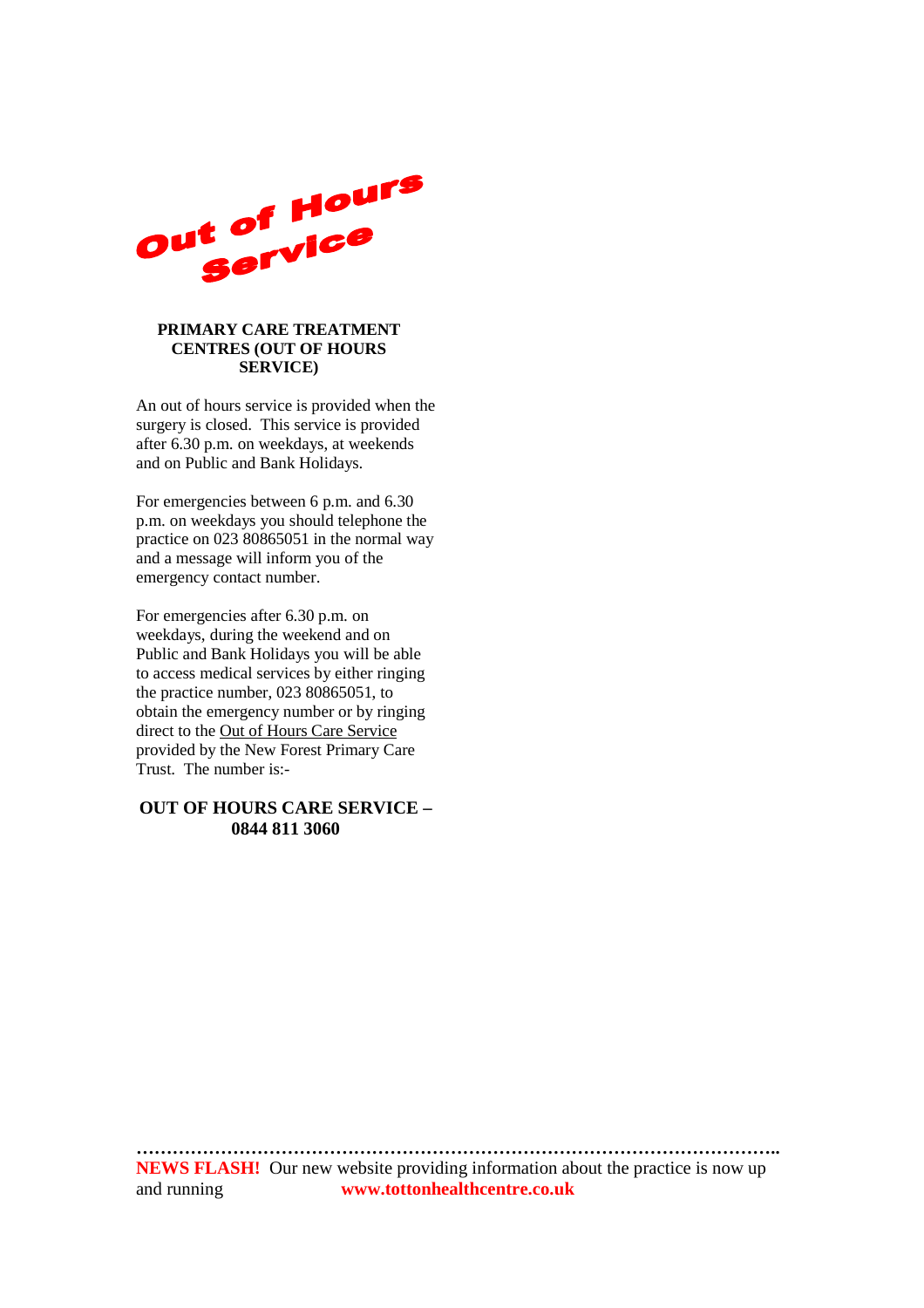

#### **REPEAT PRESCRIPTIONS**

Requests for repeat prescriptions can be made in person at the surgery or by post enclosing a stamped addressed envelope. Please allow two working days for a repeat prescription to be issued excluding Saturday and Sunday and Bank Holidays.

Please ensure you inform us of any changes in your medication, so that we can keep our records updated.

To avoid errors, we only accept requests for a repeat prescription over the telephone from elderly and infirm patients.

Please note that the Out of Hours service will not provide repeat prescriptions.

#### **SICK CERTIFICATES**

You can self-certificate yourself for the first 6 days of any absence from work through illness. Self-certification forms are available from either your employer or any DSS office. They are particularly appropriate for minor illnesses which do not necessitate a visit to your GP.

It is also possible in some circumstances for your doctors to issue certificates without using up an appointment *i.e.* if you are already under care of the hospital. The receptionist will be able to discuss this with you; this may save both you and the Doctor time. Hospital doctors can, where appropriate, also issue certificates.



If you wish to enquire by telephone for a test or x-ray result, please do so between **9.30 a.m. and 12 noon Monday to Friday.** 

In order to maintain confidentiality, results can only be given to the patient, or to the parents of minors. Please allow at least one week for a test result unless told otherwise; x-ray results will take longer.

Results will only be given to other people if we have the documented, expressed permission of the patient to do so.



#### USEFUL TELEPHONE **NUMBERS**

| <b>NHS</b> Direct              | 0845 46 47   |
|--------------------------------|--------------|
| Walk In Centre,<br>Shirley     | 02380 790000 |
| Samaritans                     | 02380 632888 |
| <b>Totton Police</b>           | 02380 867911 |
| <b>Hospitals:</b><br>Lymington | 01590 677011 |
| Princess Anne                  | 02380 777222 |
| <b>Royal South Hants</b>       | 02380 634288 |
| Southampton Eye                | 02380 777222 |
| Southampton Gen                | 02380 777222 |